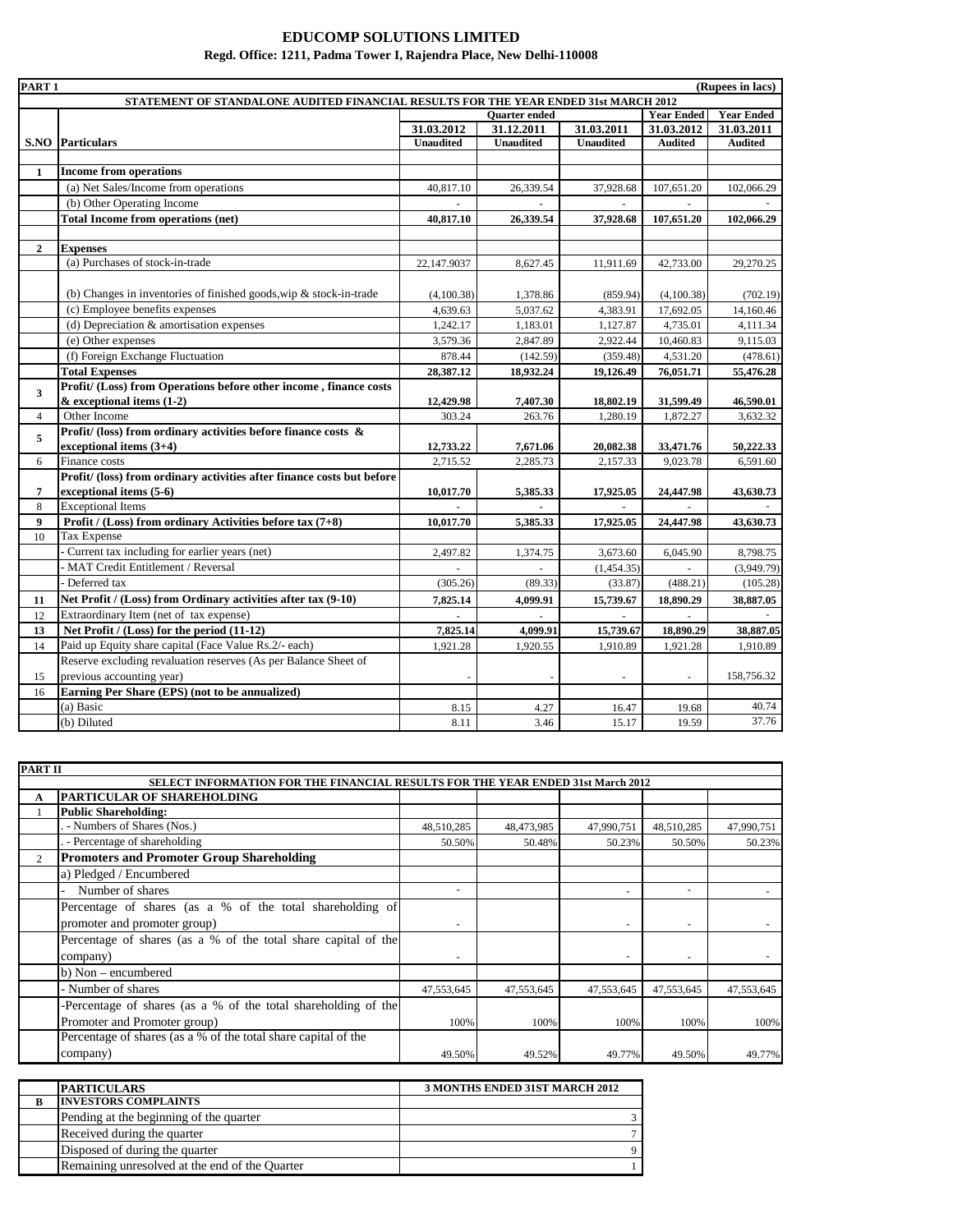| <b>Standalone Segment wise Revenue, Results and Capital Employed</b> |
|----------------------------------------------------------------------|
|----------------------------------------------------------------------|

| Standalone Segment wise Revenue, Results and Capital Employed     |            |                      |            |            |                  |  |
|-------------------------------------------------------------------|------------|----------------------|------------|------------|------------------|--|
|                                                                   |            |                      |            |            | (Rupees in lacs) |  |
|                                                                   |            | <b>Quarter ended</b> |            |            | Year Ended       |  |
|                                                                   |            | <b>Unaudited</b>     |            |            | <b>Audited</b>   |  |
| <b>Particulars</b>                                                | 31.03.2012 | 31.12.2011           | 31.03.2011 | 31.03.2012 | 31.03.2011       |  |
| <b>Segment Revenue</b>                                            |            |                      |            |            |                  |  |
| <b>Higher Learning Solutions</b>                                  | 301.56     | 358.18               | 265.11     | 1,357.42   | 1,689.01         |  |
| <b>School Learning Solutions</b>                                  | 40,474.72  | 24,759.41            | 37,567.72  | 104,763.84 | 99,885.93        |  |
| K-12 Schools                                                      | 2.38       |                      | 63.94      | 141.11     | 261.61           |  |
| Online Supplemental & Global                                      | 38.44      | 1,221.95             | 31.91      | 1,388.83   | 229.74           |  |
| <b>Total Net Sales/Income from Operations</b>                     | 40,817.10  | 26,339.54            | 37,928.68  | 107,651.20 | 102,066.29       |  |
| Segment Results (Profit before Interest & tax from each segments) |            |                      |            |            |                  |  |
| <b>Higher Learning Solutions</b>                                  | 62.43      | 119.93               | (64.99)    | 434.83     | 482.60           |  |
| <b>School Learning Solutions</b>                                  | 15,082.61  | 9,069.14             | 19,653.64  | 42,753.82  | 52,019.66        |  |
| K-12 Schools                                                      | 2.37       | (1.37)               | (72.04)    | 138.08     | 89.95            |  |
| Online Supplemental & Global                                      | (58.42)    | (23.00)              | (192.63)   | (190.11)   | (594.86)         |  |
|                                                                   | 15,088.99  | 9,164.70             | 19,323.98  | 43,136.62  | 51,997.35        |  |
|                                                                   |            |                      |            |            |                  |  |
| Less: Interest (Net)                                              | 2,715.52   | 2,285.73             | 2,157.33   | 9,023.78   | 6,591.60         |  |
| Other un-allocable expenses                                       | 2,659.01   | 1,757.40             | 521.79     | 11,537.13  | 5,407.34         |  |
| Un-allocable Income                                               | 303.24     | 263.76               | 1,280.19   | 1,872.27   | 3,632.32         |  |
| <b>Total Profit before Tax</b>                                    | 10,017.70  | 5,385.33             | 17,925.05  | 24,447.98  | 43,630.73        |  |
| <b>Capital Employed</b>                                           |            |                      |            |            |                  |  |
| (Segment Assets- Segment Liabilities)                             |            |                      |            |            |                  |  |
| <b>Higher Learning Solutions</b>                                  | (1,576.44) | (1,599.45)           | (1,901.76) | (1,576.44) | (1,901.76)       |  |
| <b>School Learning Solutions</b>                                  | 92,721.19  | 91,926.66            | 54,570.14  | 92,721.19  | 54,570.14        |  |
| K-12 Schools                                                      | 62.51      | 60.19                | 158.80     | 62.51      | 158.80           |  |
| Online Supplemental & Global                                      | 430.76     | 60.62                | 786.37     | 430.76     | 786.37           |  |
| <b>Total</b>                                                      | 91,638.02  | 90,448.02            | 53,613.55  | 91,638.02  | 53,613.55        |  |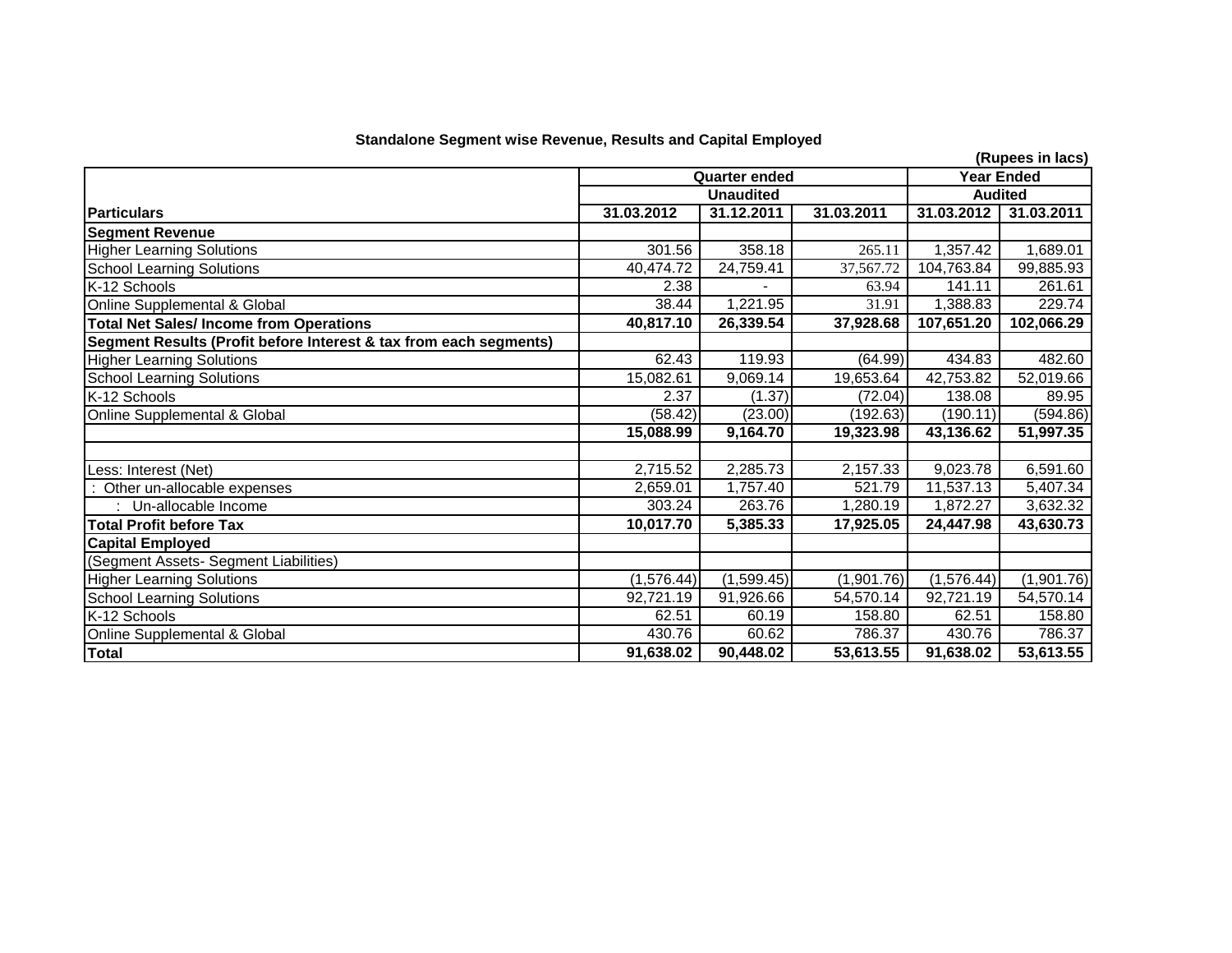| (Rupees in Lacs)                            |                |                |  |  |  |  |
|---------------------------------------------|----------------|----------------|--|--|--|--|
| <b>Particulars</b>                          | As at 31-03-12 | As at 31-03-11 |  |  |  |  |
|                                             | <b>Audited</b> | <b>Audited</b> |  |  |  |  |
| A EQUITY AND LIABILITIES                    |                |                |  |  |  |  |
|                                             |                |                |  |  |  |  |
| 1 Shareholders' funds                       |                |                |  |  |  |  |
| (a) Share Capital                           | 1,921.28       | 1,910.89       |  |  |  |  |
| (c) Reserves and Surplus                    | 180,425.30     | 160,650.82     |  |  |  |  |
| (c) Money received against share warrants   |                |                |  |  |  |  |
| Sub-total-Shareholder's funds               | 182,346.58     | 162,561.71     |  |  |  |  |
| 2 Share application money pending allotment |                |                |  |  |  |  |
| 3 Non-current liabilities                   |                |                |  |  |  |  |
| (a) Long-term borrowings                    | 4,895.82       | 47,462.41      |  |  |  |  |
| (b) Deferred tax liabilities (net)          |                |                |  |  |  |  |
| (c) Other long term liabilities             | 1,695.74       | 2,018.74       |  |  |  |  |
| (d) Long-term provisions                    | 803.94         | 520.29         |  |  |  |  |
| <b>Sub-total - Non-current liabilities</b>  | 7,395.50       | 50,001.44      |  |  |  |  |
|                                             |                |                |  |  |  |  |
| <b>4 Current liabilities</b>                |                |                |  |  |  |  |
| (a) Short-term borrowings                   | 28,889.88      | 2,387.97       |  |  |  |  |
| (b) Trade payables                          | 26,033.86      | 18,426.45      |  |  |  |  |
| (c) Other current liabilities               | 67,306.31      | 21,401.70      |  |  |  |  |
| (d) Short-term provisions                   | 3,798.42       | 3,160.12       |  |  |  |  |
| <b>Sub-total - Current liabilities</b>      | 126,028.47     | 45,376.24      |  |  |  |  |
|                                             |                |                |  |  |  |  |
| <b>TOTAL - EQUITY AND LIABILITES</b>        | 315,770.55     | 257,939.39     |  |  |  |  |
| <b>ASSETS</b><br>B                          |                |                |  |  |  |  |
| 1 Non-current assets                        |                |                |  |  |  |  |
| (a) Fixed assets                            | 13,986.32      | 13,165.97      |  |  |  |  |
| (b) Non-current investments                 | 162,210.95     | 137,236.41     |  |  |  |  |
| (c) Deferred tax assets (net)               | 490.56         | 2.36           |  |  |  |  |
| (d) Long-term loans and advances            | 373.55         | 7,742.77       |  |  |  |  |
| (e) Other non-current assets                | 8,680.67       | 8,089.76       |  |  |  |  |
| Sub-total - Non - current assets            | 185,742.05     | 166,237.27     |  |  |  |  |
|                                             |                |                |  |  |  |  |
| 2 Current assets                            |                |                |  |  |  |  |
| (a) Current investments                     | 15.00          | 198.40         |  |  |  |  |
| (b) Inventories                             | 7,714.63       | 3,614.25       |  |  |  |  |
| (c) Trade receivables                       | 86,504.71      | 50,699.22      |  |  |  |  |
| (d) Cash and cash equivalents               | 11,561.57      | 21,607.15      |  |  |  |  |
| (e) Short-term loans and advances           | 22,323.17      | 15,378.87      |  |  |  |  |
| (f) Other current assets                    | 596.71         | 204.23         |  |  |  |  |
| $(g)$ FCMITDA                               | 1,312.71       |                |  |  |  |  |
| Sub-total - Current assets                  | 130,028.50     | 91,702.12      |  |  |  |  |
|                                             |                |                |  |  |  |  |
| <b>TOTAL - ASSETS</b>                       | 315,770.55     | 257,939.39     |  |  |  |  |

# **Standalone Statement of Assets & Liabilites**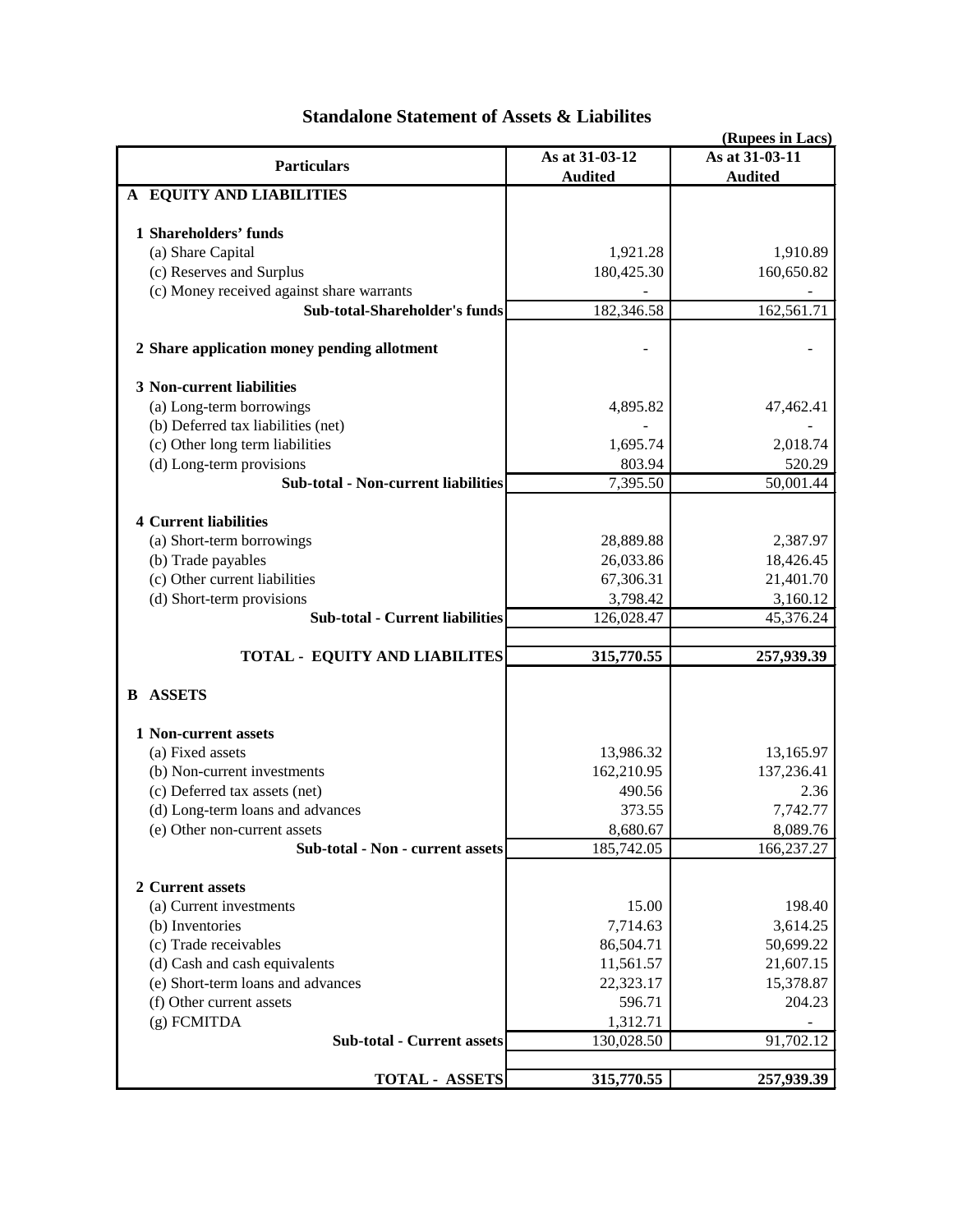#### **EDUCOMP SOLUTIONS LIMITED**

| PART <sub>1</sub> | (Rupees in lacs)                                                                       |                  |                   |                  |                |                |  |
|-------------------|----------------------------------------------------------------------------------------|------------------|-------------------|------------------|----------------|----------------|--|
|                   | STATEMENT OF CONSOLIDATED AUDITED FINANCIAL RESULTS FOR THE YEAR ENDED 31st MARCH 2012 |                  |                   |                  |                |                |  |
|                   |                                                                                        |                  | <b>Year Ended</b> |                  |                |                |  |
|                   |                                                                                        | 31.03.2012       | 31.12.2011        | 31.03.2011       | 31.03.2012     | 31.03.2011     |  |
|                   | S.No. Particulars                                                                      | <b>Unaudited</b> | <b>Unaudited</b>  | <b>Unaudited</b> | <b>Audited</b> | <b>Audited</b> |  |
|                   |                                                                                        |                  |                   |                  |                |                |  |
| 1                 | <b>Income from operations</b>                                                          |                  |                   |                  |                |                |  |
|                   | (a) Net Sales/Income from operations                                                   | 51,361.48        | 36,547.55         | 48,871.28        | 149,127.89     | 135,089.97     |  |
|                   | (b) Other Operating Income                                                             |                  |                   |                  |                |                |  |
|                   | Total Income from operations (net)                                                     | 51,361.48        | 36,547.55         | 48,871.28        | 149,127.89     | 135,089.97     |  |
|                   |                                                                                        |                  |                   |                  |                |                |  |
| $\overline{2}$    | <b>Expenses</b>                                                                        |                  |                   |                  |                |                |  |
|                   | (a) Purchases of stock-in-trade                                                        | 23,814.25        | 10,014.15         | 15,031.89        | 48,483.60      | 34,320.75      |  |
|                   | (b) Changes in inventories of finished goods, wip $\&$ stock-in-trade                  | (4,374.92)       | 1,350.90          | (1,300.01)       | (4,374.92)     | (1,041.50)     |  |
|                   | (c) Employee benefits expenses                                                         | 8.617.42         | 8,764.61          | 7.626.71         | 32,808.72      | 25,723.87      |  |
|                   | (d) Depreciation $\&$ amortisation expenses                                            | 2,748.64         | 2,835.22          | 2,340.91         | 10,696.67      | 8,407.79       |  |
|                   | (e) Other expenses                                                                     | 8,546.30         | 6,698.39          | 6,735.27         | 26,359.31      | 20,561.63      |  |
|                   | (f) Foreign Exchange Fluctuation                                                       | 945.01           | (187.79)          | (346.31)         | 4,534.27       | (457.08)       |  |
|                   | <b>Total Expenses</b>                                                                  | 40,296.70        | 29,475.48         | 30,088.46        | 118,507.65     | 87,515.46      |  |
| 3                 | Profit/ (Loss) from Operations before other income, finance costs &                    |                  |                   |                  |                |                |  |
|                   | exceptional items (1-2)                                                                | 11,064.78        | 7,072.07          | 18,782.82        | 30,620.24      | 47,574.51      |  |
| $\overline{4}$    | Other Income                                                                           | 1,024.55         | 645.66            | 1,561.17         | 3,158.08       | 4,155.27       |  |
| 5                 | Profit/ (loss) from ordinary activities before finance costs $\&$ exceptional          |                  |                   |                  |                |                |  |
|                   | items $(3+4)$                                                                          | 12,089.33        | 7,717.73          | 20,343.99        | 33,778.32      | 51,729.78      |  |
| 6                 | Finance costs                                                                          | 4,093.33         | 3,631.14          | 3,363.99         | 14,325.30      | 10,898.98      |  |
|                   | Profit/ (loss) from ordinary activities after finance costs but before                 |                  |                   |                  |                |                |  |
| 7                 | exceptional items (5-6)                                                                | 7,996.00         | 4,086.59          | 16,980.00        | 19,453.02      | 40,830.80      |  |
| 8                 | <b>Exceptional Items</b>                                                               |                  |                   |                  |                |                |  |
| 9                 | Profit / (Loss) from ordinary Activities before tax (7+8)                              | 7,996.00         | 4.086.59          | 16,980.00        | 19.453.02      | 40,830.80      |  |
| 10                | Tax Expense                                                                            |                  |                   |                  |                |                |  |
|                   | - Current tax including for earlier years (net)                                        | 3.199.40         | 1.634.29          | 4.100.88         | 7.616.50       | 10,366.40      |  |
|                   | - MAT Credit Entitlement / Reversal                                                    | (236.53)         | (36.77)           | (1,524.57)       | (423.37)       | (4, 172.15)    |  |
|                   | Deferred tax                                                                           | (728.04)         | (142.31)          | (130.88)         | (1,445.67)     | 583.08         |  |
| 11                | Net Profit / (Loss) from Ordinary activities after tax (9-10)                          | 5,761.17         | 2,631.38          | 14,534.57        | 13,705.56      | 34,053.47      |  |
| 12                | Extraordinary Item (net of tax expense)                                                |                  |                   |                  |                |                |  |
| 13                | Net Profit / (Loss) for the period (11-12)                                             | 5,761.17         | 2,631.38          | 14,534.57        | 13,705.56      | 34,053.47      |  |
| 14                | Share of Loss / (profit) of Associates                                                 | (57.38)          | 78.48             | 58.00            | 160.31         | 223.12         |  |
| 15                | Minority Share in Loss/(profit)                                                        | (171.20)         | 93.96             | 89.64            | 155.66         | 488.32         |  |
| 16                | Pre-Acquisition Loss/(profits)                                                         | (163.98)         | $\mathcal{L}$     | (179.32)         | (163.98)       | (325.34)       |  |
|                   | Net Profit/ (Loss) after taxes, minority Interest and share of profit/ (loss)          |                  |                   |                  |                |                |  |
| 17                | of associates (13-14-15-16)                                                            | 6,153.73         | 2,458.94          | 14,566.25        | 13,553.57      | 33,667.37      |  |
| 18                | Paid up Equity share capital (Face Value Rs.2/- each)                                  | 1,921.28         | 1,920.55          | 1,910.89         | 1,921.28       | 1,910.89       |  |
|                   | Reserve excluding revaluation reserves (As per Balance Sheet of previous               |                  |                   |                  |                |                |  |
| 19                | accounting year)                                                                       |                  |                   | $\overline{a}$   |                | 213,875.67     |  |
| 20                | Earning Per Share (EPS) (not to be annualized)                                         |                  |                   |                  |                |                |  |
|                   | (a) Basic                                                                              | 6.41             | 2.56              | 15.23            | 14.12          | 35.27          |  |
|                   | (b) Diluted                                                                            | 6.38             | 1.86              | 14.03            | 14.06          | 32.66          |  |

| <b>PART II</b> |                                                                                 |                          |            |            |                          |            |
|----------------|---------------------------------------------------------------------------------|--------------------------|------------|------------|--------------------------|------------|
|                | SELECT INFORMATION FOR THE FINANCIAL RESULTS FOR THE YEAR ENDED 31st March 2012 |                          |            |            |                          |            |
|                | PARTICULAR OF SHAREHOLDING                                                      |                          |            |            |                          |            |
|                | <b>Public Shareholding:</b>                                                     |                          |            |            |                          |            |
|                | . - Numbers of Shares (Nos.)                                                    | 48,510,285               | 48,473,985 | 47,990,751 | 48,510,285               | 47,990,751 |
|                | - Percentage of shareholding                                                    | 50.50%                   | 50.48%     | 50.23%     | 50.50%                   | 50.23%     |
|                | <b>Promoters and Promoter Group Shareholding</b>                                |                          |            |            |                          |            |
|                | a) Pledged / Encumbered                                                         |                          |            |            |                          |            |
|                | Number of shares                                                                | $\sim$                   |            |            | $\overline{\phantom{a}}$ |            |
|                | Percentage of shares (as a % of the total shareholding of promoter and          |                          |            |            |                          |            |
|                | promoter group)                                                                 | $\overline{\phantom{a}}$ |            |            |                          |            |
|                | Percentage of shares (as a % of the total share capital of the company)         | $\overline{\phantom{a}}$ |            |            | $\overline{\phantom{a}}$ |            |
|                | b) Non – encumbered                                                             |                          |            |            |                          |            |
|                | - Number of shares                                                              | 47,553,645               | 47,553,645 | 47,553,645 | 47,553,645               | 47,553,645 |
|                | -Percentage of shares (as a % of the total shareholding of the Promoter         |                          |            |            |                          |            |
|                | and Promoter group)                                                             | 100%                     | 100%       | 100%       | 100%                     | 100%       |
|                | Percentage of shares (as a % of the total share capital of the company)         | 49.50%                   | 49.52%     | 49.77%     | 49.50%                   | 49.77%     |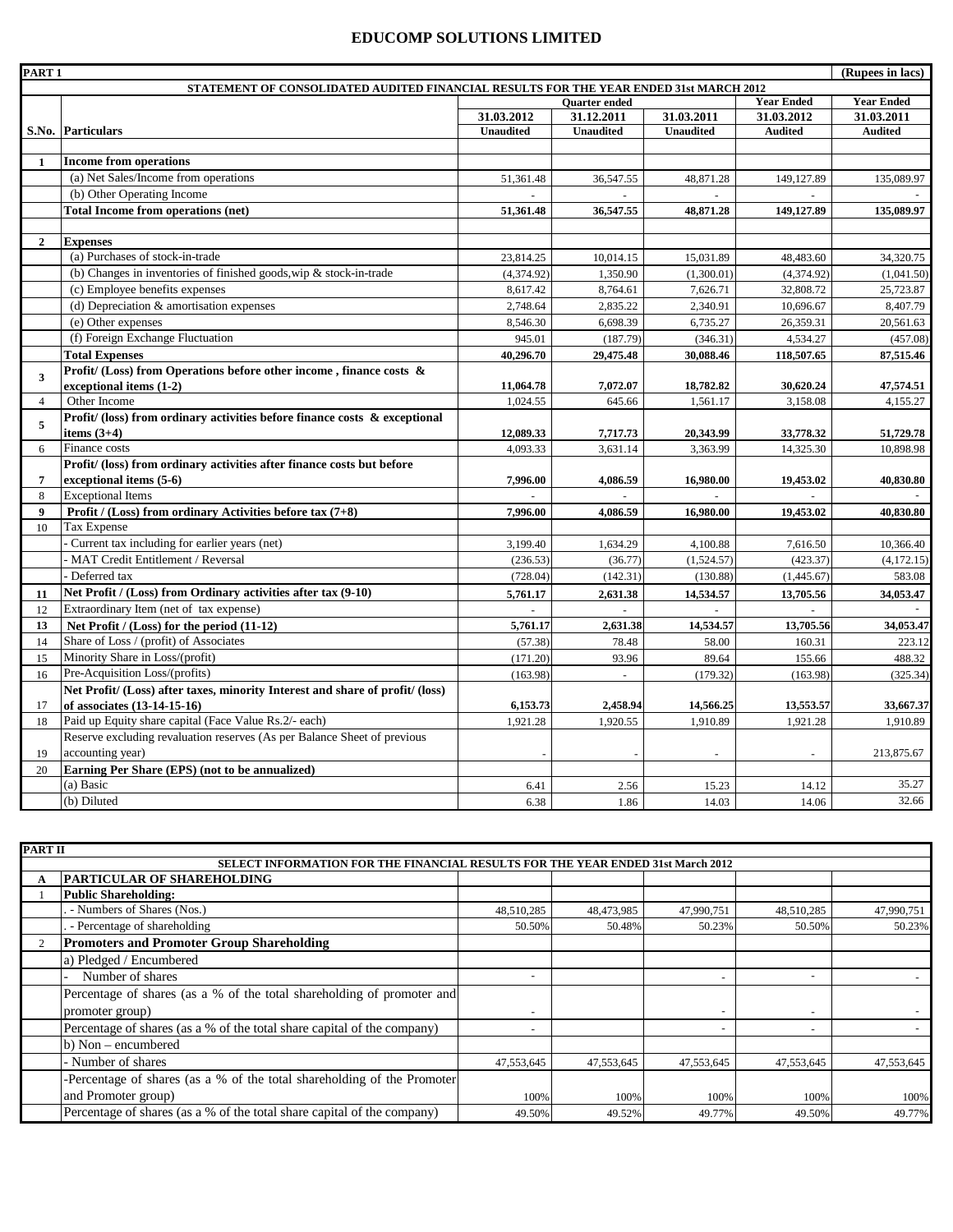| <b>Consolidated Segment wise Revenue, Results and Capital Employed</b> |             |                          |                   |            |                  |
|------------------------------------------------------------------------|-------------|--------------------------|-------------------|------------|------------------|
|                                                                        |             |                          |                   |            | (Rupees in lacs) |
|                                                                        |             | <b>Quarter ended</b>     | <b>Year Ended</b> |            |                  |
|                                                                        |             | <b>Unaudited</b>         |                   |            | <b>Audited</b>   |
| <b>Particulars</b>                                                     | 31.03.2012  | 31.03.2011<br>31.12.2011 |                   |            | 31.03.2011       |
| <b>Segment Revenue</b>                                                 |             |                          |                   |            |                  |
| <b>Higher Learning Solutions</b>                                       | 1,510.66    | 1,509.78                 | 2,636.71          | 6,269.25   | 5,765.71         |
| <b>School Learning Solutions</b>                                       | 40,785.81   | 24,976.58                | 37,861.34         | 105,696.54 | 100,946.23       |
| K-12 Schools                                                           | 4,465.13    | 4,274.78                 | 4,274.77          | 17,556.54  | 13,573.21        |
| Online Supplemental & Global                                           | 4,599.88    | 5,786.41                 | 4,098.46          | 19,605.56  | 14,804.82        |
| <b>Total Net Sales/Income from Operations</b>                          | 51,361.48   | 36,547.55                | 48,871.28         | 149,127.89 | 135,089.97       |
| Segment Results (Profit before Interest & tax from each segments)      |             |                          |                   |            |                  |
| <b>Higher Learning Solutions</b>                                       | (938.62)    | (1,252.04)               | (1, 183.77)       | (3,747.59) | (3,062.79)       |
| <b>School Learning Solutions</b>                                       | 15,292.90   | 9,014.26                 | 19,748.15         | 42,985.63  | 52,322.92        |
| K-12 Schools                                                           | 899.77      | 1,495.67                 | 1,243.18          | 5,381.48   | 4,765.61         |
| Online Supplemental & Global                                           | (1, 262.35) | (456.61)                 | (365.98)          | (2,471.02) | (940.99)         |
|                                                                        | 13,991.70   | 8,801.28                 | 19,441.58         | 42,148.50  | 53,084.75        |
|                                                                        |             |                          |                   |            |                  |
| Less: Interest (Net)                                                   | 4,093.33    | 3,631.14                 | 3,363.99          | 14,325.30  | 10,898.98        |
| Other un-allocable expenses                                            | 2,926.92    | 1,729.21                 | 658.76            | 11,528.25  | 5,510.24         |
| : Un-allocable Income                                                  | 1,024.55    | 645.66                   | 1,561.17          | 3,158.07   | 4,155.27         |
| <b>Total Profit before Tax</b>                                         | 7,996.00    | 4,086.59                 | 16,980.00         | 19,453.02  | 40,830.80        |
| <b>Capital Employed</b>                                                |             |                          |                   |            |                  |
| (Segment Assets- Segment Liabilities)                                  |             |                          |                   |            |                  |
| <b>Higher Learning Solutions</b>                                       | 40,792.35   | 40,731.63                | 28,092.69         | 40,792.35  | 28,092.69        |
| <b>School Learning Solutions</b>                                       | 94,629.83   | 93,809.29                | 55,951.88         | 94,629.83  | 55,951.88        |
| K-12 Schools                                                           | 200,824.56  | 159,621.88               | 161,285.60        | 200,824.56 | 161,285.60       |
| Online Supplemental & Global                                           | 18,642.05   | 20,612.59                | 19,720.71         | 18,642.05  | 19,720.71        |
| Total                                                                  | 354,888.79  | 314,775.39               | 265,050.88        | 354,888.79 | 265,050.88       |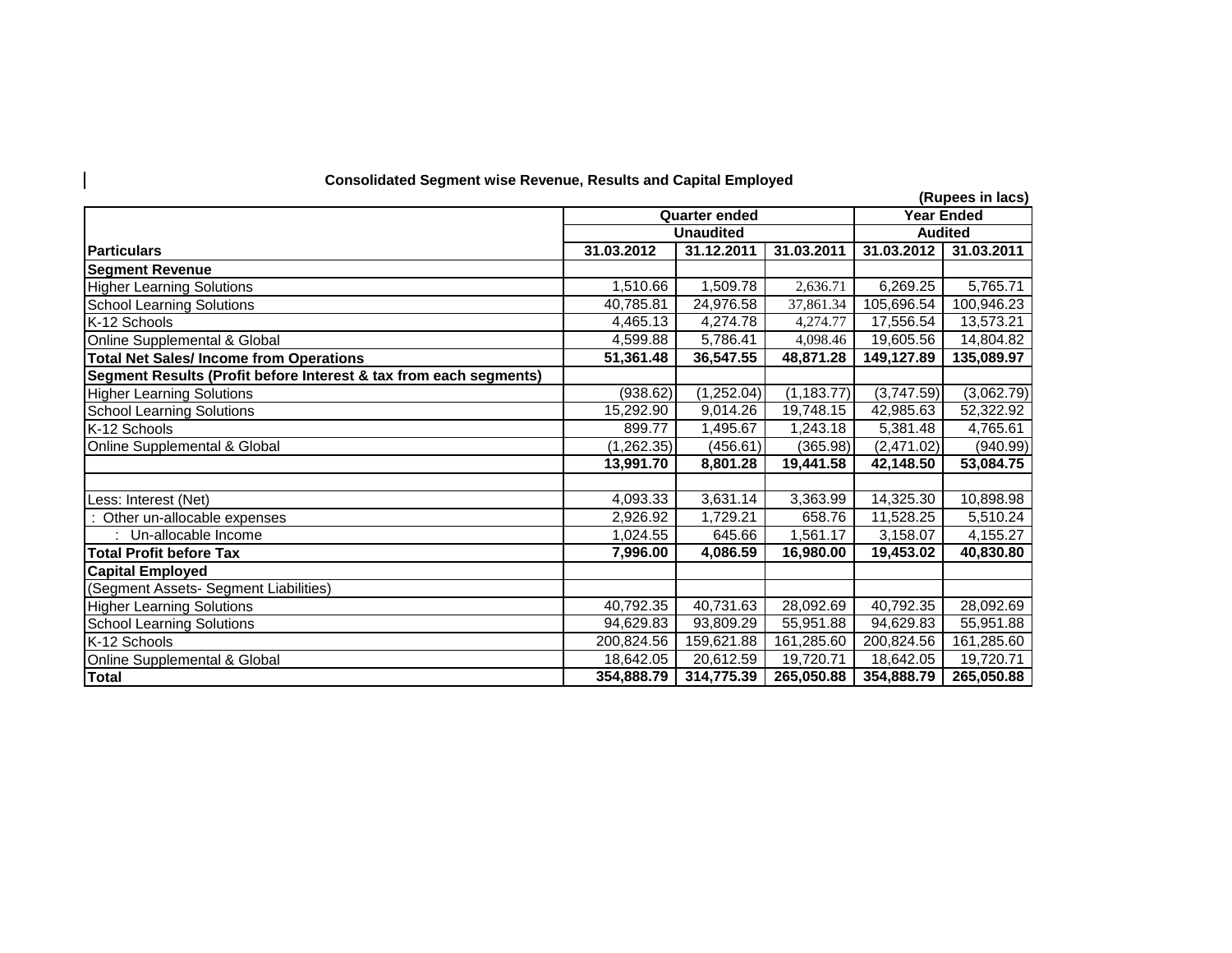|                                             |                | (Rupees in Lacs) |  |
|---------------------------------------------|----------------|------------------|--|
| <b>Particulars</b>                          | As at 31-03-12 | As at 31-03-11   |  |
|                                             | <b>Audited</b> | <b>Audited</b>   |  |
| A EQUITY AND LIABILITIES                    |                |                  |  |
|                                             |                |                  |  |
| 1 Shareholders' funds                       |                |                  |  |
| (a) Share Capital                           | 1,921.28       | 1,910.89         |  |
| (c) Reserves and Surplus                    | 248,532.72     | 215,932.46       |  |
| (c) Money received against share warrants   |                |                  |  |
| Sub-total-Shareholder's funds               | 250,454.00     | 217,843.35       |  |
|                                             |                |                  |  |
| 2 Share application money pending allotment |                |                  |  |
| <b>3 Minority Interest</b>                  | 27,619.51      | 23,652.10        |  |
|                                             |                |                  |  |
| <b>4 Non-current liabilities</b>            |                |                  |  |
| (a) Long-term borrowings                    | 95,823.44      | 110,703.52       |  |
| (b) Deferred tax liabilities (net)          | 1,973.80       | 1,443.83         |  |
| (c) Other long term liabilities             | 3,152.17       | 3,540.63         |  |
| (d) Long-term provisions                    | 1,060.29       | 610.33           |  |
| <b>Sub-total - Non-current liabilities</b>  | 102,009.70     | 116,298.31       |  |
|                                             |                |                  |  |
| <b>5 Current liabilities</b>                |                |                  |  |
| (a) Short-term borrowings                   | 29,136.43      | 2,635.73         |  |
| (b) Trade payables                          | 28,447.74      | 19,489.51        |  |
| (c) Other current liabilities               | 86,249.68      | 42,584.30        |  |
| (d) Short-term provisions                   | 4,292.22       | 3,448.86         |  |
| <b>Sub-total - Current liabilities</b>      | 148,126.07     | 68,158.40        |  |
|                                             |                |                  |  |
| <b>TOTAL - EQUITY AND LIABILITES</b>        | 528,209.28     | 425,952.16       |  |
|                                             |                |                  |  |
| <b>B ASSETS</b>                             |                |                  |  |
| 1 Non-current assets                        |                |                  |  |
| (a) Fixed assets                            |                | 129,534.48       |  |
| (b) Goodwill on consolidation               | 169,584.39     |                  |  |
|                                             | 106,938.10     | 85,176.64        |  |
| (c) Non-current investments                 | 9,878.47       | 12,149.25        |  |
| (d) Deferred tax assets (net)               | 2,627.59       | 636.16           |  |
| (e) Long-term loans and advances            | 76,358.30      | 71,332.54        |  |
| (f) Other non-current assets                | 12,466.86      | 10,467.59        |  |
| Sub-total - Non -current assets             | 377,853.71     | 309,296.66       |  |
| 2 Current assets                            |                |                  |  |
| (a) Current investments                     | 15.20          | 198.40           |  |
| (b) Inventories                             | 9,094.30       | 4,719.38         |  |
| (c) Trade receivables                       | 102,885.58     | 60,903.04        |  |
| (d) Cash and cash equivalents               | 22,053.34      | 34,656.19        |  |
| (e) Short-term loans and advances           | 11,535.24      | 14,273.13        |  |
| (f) Other current assets                    | 3,459.20       | 1,905.36         |  |
| $(g)$ FCMITDA                               | 1,312.71       |                  |  |
| <b>Sub-total - Current assets</b>           | 150,355.57     | 116,655.50       |  |
|                                             |                |                  |  |
| <b>TOTAL - ASSETS</b>                       | 528,209.28     | 425,952.16       |  |

## **Consolidated Statement of Assets & Liabilites**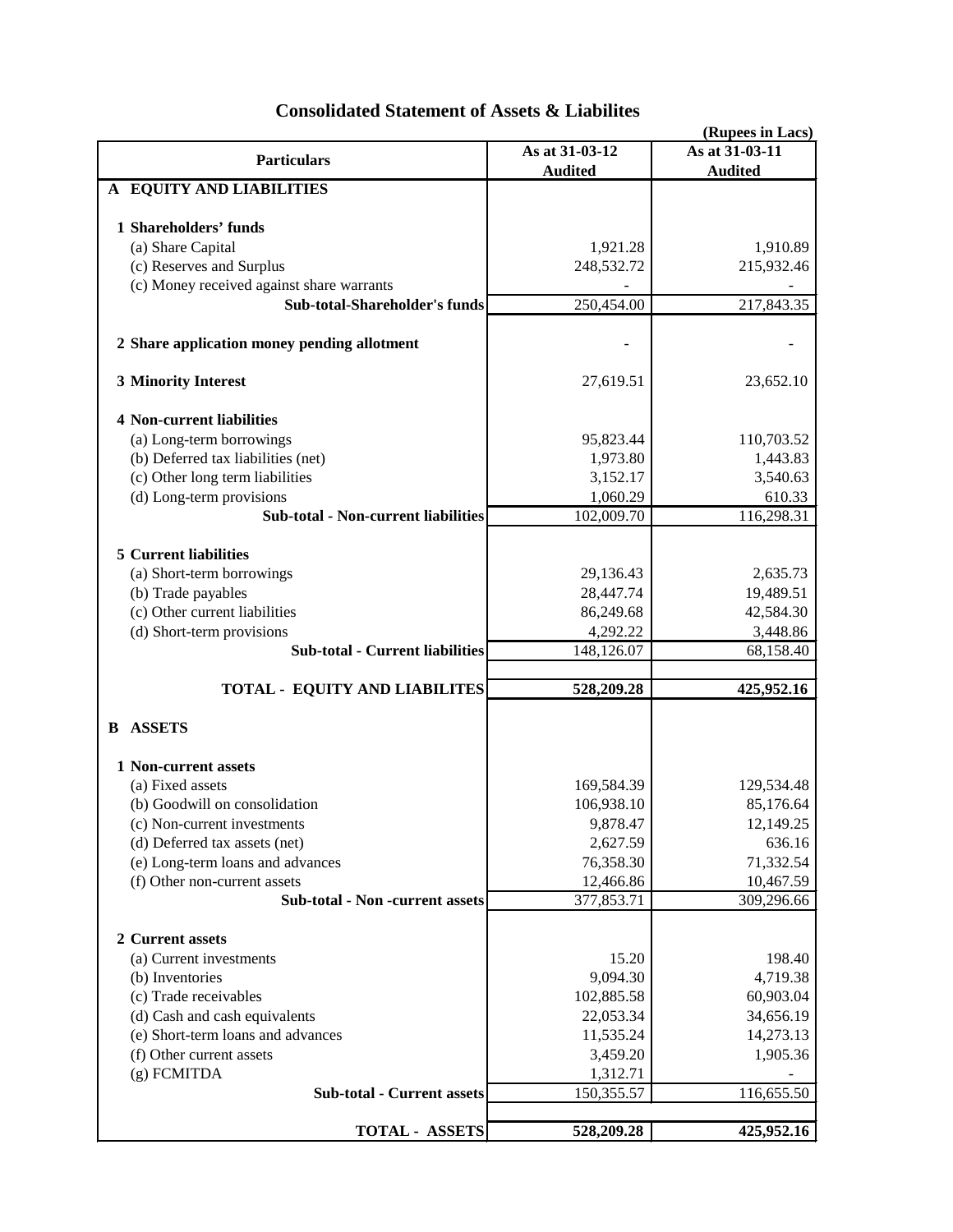### **Notes:**

- **1.** The Audited standalone and consolidated Financial Results for the Year ended on 31<sup>st</sup> March 2012 have been reviewed by the Audit Committee and adopted and approved by the Board of Directors at their meeting held on  $30<sup>th</sup>$  May 2012.
- **2.** The Board of Directors have recommended, subject to the approval of shareholders at the Forthcoming Annual General Meeting, a final dividend of Rs. 0.30 per Equity Share (15%) (Face Value of Rs. 2/- each) for the financial year 2011-12 aggregating to Rs. 33.67 million including Dividend Distribution Tax.
- **3.** After 31<sup>st</sup> March 2012, Company has raised Rs. 35 Crores through issue of 13.5% Secured Redeemable Non Convertible Debentures.
- **4.** Company has secured an order worth Rs.209 crores from the Government of Assam under the prestigious ICT@Schools Project for the implementation of Rajiv Gandhi Computer Education Program (RGCEP) under the GOI Revised ICT@Schools Scheme in 1,054 Government High and Higher Secondary schools of the state. Over 650,000 students are expected to benefit from this program every year.
- **5.** During the quarter ended 31<sup>st</sup> March 2012, Company has allotted 36,300 equity shares of face value of Rs. 2/- each pursuant to exercise of Stock options by eligible employees of the Company/ its subsidiaries under ESOP Scheme 2006. Post  $31<sup>st</sup>$  March 2012 company has allotted 494,469 equity shares of face value of Rs. 2/- each pursuant to exercise of Stock options by eligible employees of the Company/ its subsidiaries under ESOP Scheme 2006 Paid up capital of company as on date is Rs. 193,116,798/-.
- **6.** During the Quarter Company has sold its stake in Zeebo Interactive Studios India pvt ltd, a Joint Venture with Zeebo Inc, USA
- **7.** The Segment Report is prepared in accordance with the Accounting Standard-17"Segment Reporting" Issued by the Companies (Accounting Standards) Rules 2006 .
- **8.** The Basic and Diluted Earning per Share has been calculated in accordance with the AS-20 "Earning per Share" issued by the Companies (Accounting Standards) Rules 2006 .
- **9.** Consolidation of Accounts has been done in accordance with the AS-21 "Consolidation of Financial Statements", AS-23 "Accounting for Investments in Associates in Consolidated Financial statements" and AS-27 "Financial Reporting of Interests in Joint Ventures" as notified in the Companies (Accounting Standards) Rules 2006
- **10.** Previous year/period figures have been regrouped and rearranged, wherever considered necessary for comparison purposes.
- **11.** The figures of quarters ended March 31, 2012 and March 31, 2011 are the balancing figures between audited figures in respect of the full financial year and

.